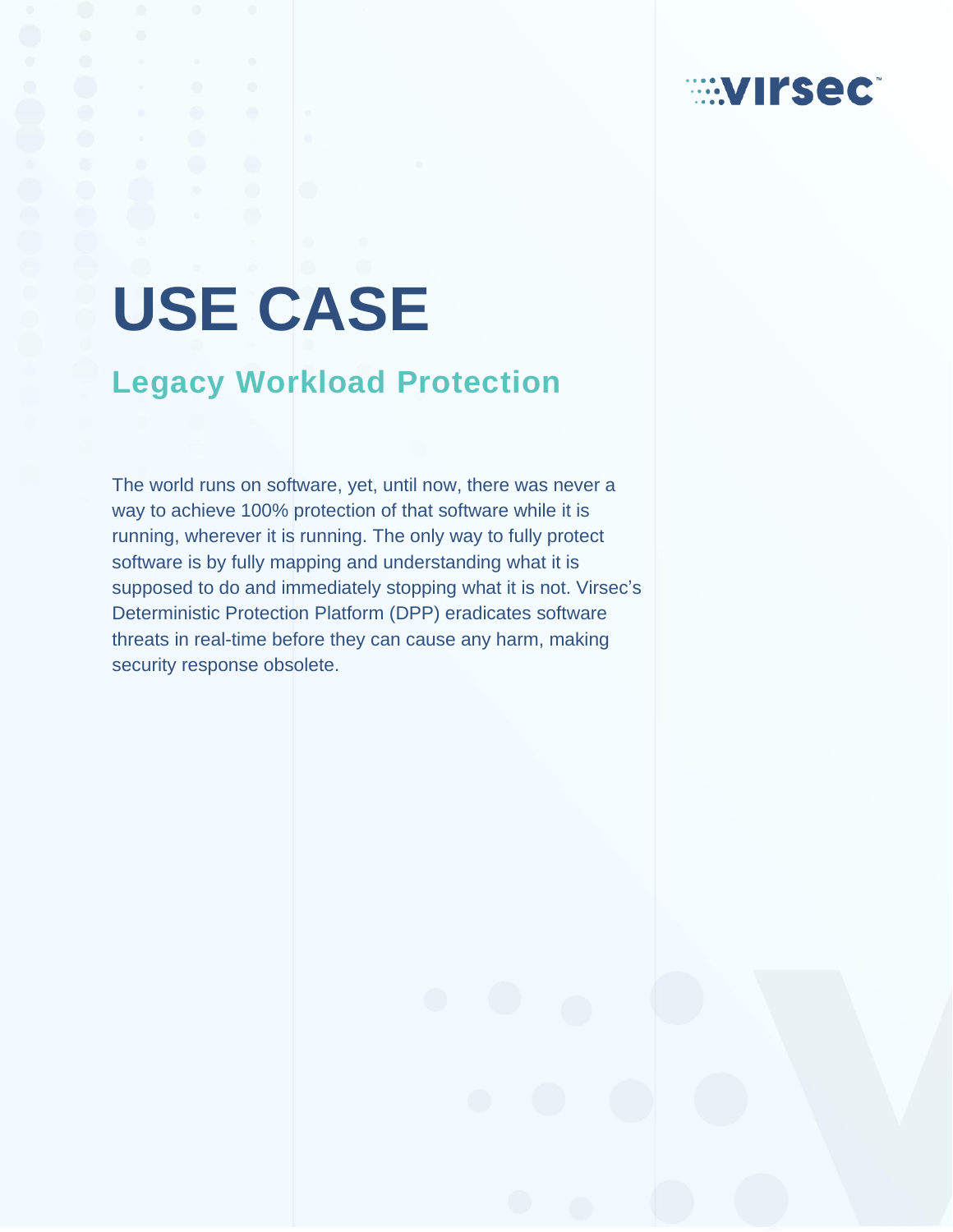## **Secure outdated Windows and Linux Servers™**

Updating security for legacy systems that host applications controlling vital business processes is often complex, slow, can be very costly, disruptive, & impossible in some cases. But it does not have to be with a runtime protection solution, like Deterministic Protection Platform (DPP) by Virsec. DPP removes the complexity of securing legacy applications and erases the associated risk of utilizing old technology by ensuring continuous protection. Minimizing risk and averting attacks targeting legacy systems in a world of increasing cyber threats raises concerns where vital data may be in jeopardy. Many organizations attempt to strengthen security by adhering to common best practices *(i.e., monitoring logs, network activity, and permissions)* and wrapping older applications inside a protective bubble secured by hardware-enforced isolation to minimize risk. However, this approach is not enough to prevent more sophisticated attacks. Even if your organization is making progress in patching legacy systems still supported by vendors, there often remains thousands of applications and varying workloads posing an imminent security risk that remains unresolved, especially within expansive infrastructures with thousands of known vulnerabilities.

Where patching is not viable or too difficult to accomplish, organizations accept the risk without immediate remediation as they look to upgrade the business system sometime in the future. With DPP, organizations can do just that with the assurance that protection is in place for legacy application workloads that expose the business to risk and even for the replacement technology they are upgrading to in the future.

## **Virsec Allows you to Easily Overcome Concerning Security Challenges:**

- Legacy applications were written when application security was simple or non-existent
- New vulnerabilities and the sophistication of attack method continuously evolves, reaching voluminous levels
- Vendors have gone out of business, support has slowed or ceased with obsolescence
- Expertise to develop software patches or address software errors has become specialized and costly to maintain
- Digital transformation is an arduous process taking months or years to complete as risk remains.

### **Deterministic Protection Platform by Virsec**

With a first-principles approach to protection, the Deterministic Protection Platform (DPP) by Virsec automatically maps what your applications are supposed to do, then stops any deviations in milliseconds, preventing attackers from leveraging vulnerabilities to take control and run malicious code. DPP is a proven technology that enables leading government and commercial organizations worldwide to protect the legacy and proprietary software essential to business at runtime against ransomware and other known and unknown threats before there is business impact. It further reduces overall security costs and ensures continual compliance even where applications have outlived the intended life span.



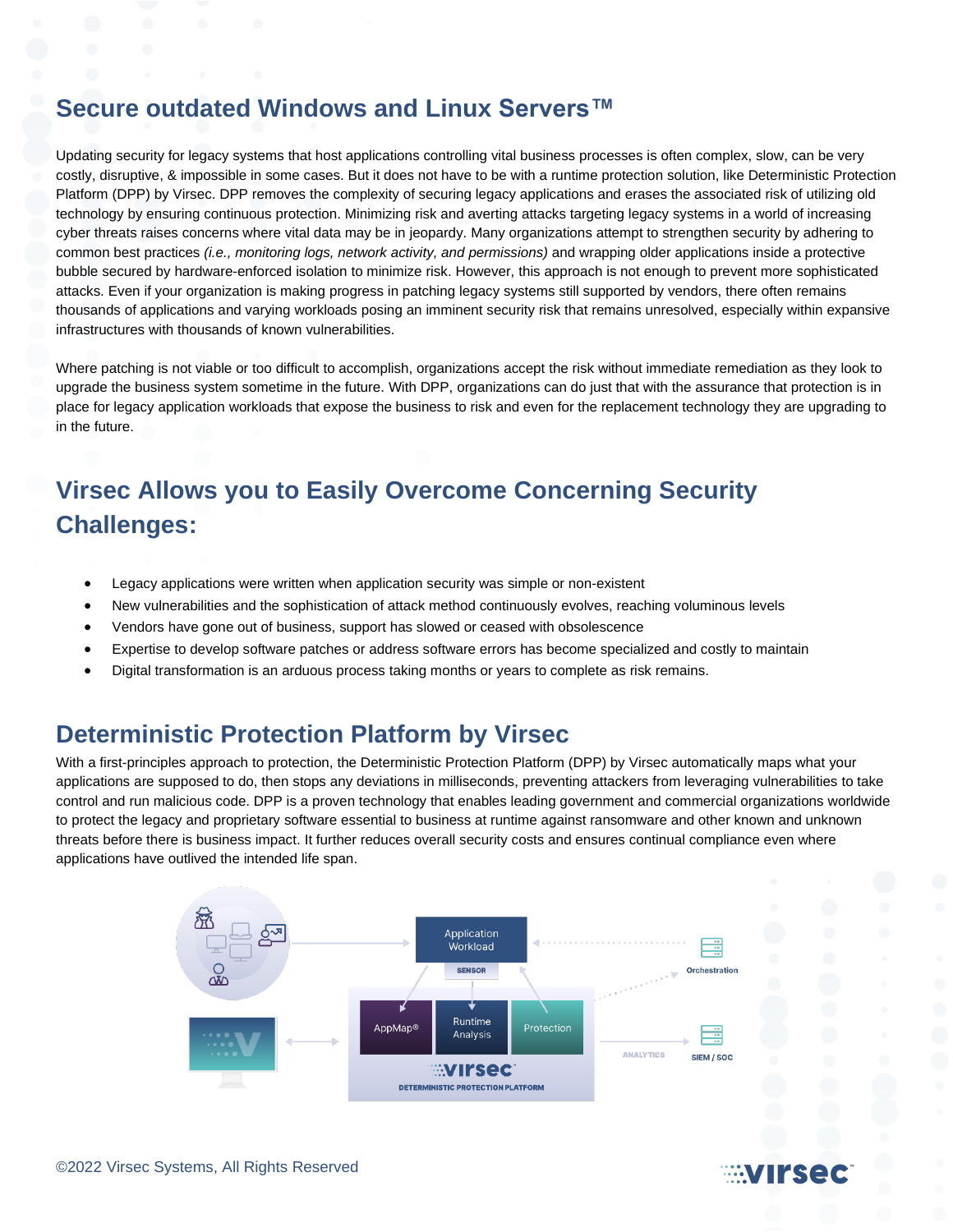## **Solid Protection for Legacy Applications**

#### **Harden Legacy Host Systems and Services on The Inside**

Unlike common workload protection solutions, DPP establishes a foundation for achieving 100% application protection with continuous runtime protection. DPP provides deep visibility and control across the runtime infrastructure and a deterministic approach to threat detection focused on core application components, with the most immediate responsive actions that harden vulnerable software for assurance that your application only runs as it should and no malicious code ever executes.

**DPP uniquely focuses security with the host application delivering zero-touch protection against attacks that bypass traditional tools and efforts without code changes**

#### **Implement Evasive Memory Exploit Protection**

With DPP, organizations can continuously address the most devastating and difficult-to-detect adversary tactics built entirely in memory out of view of most security tools. Advanced runtime memory protection automatically identifies evasive injections driving memory access, malicious inputs, and unauthorized code execution so that attacks cannot be concealed inside benign processes. Furthermore, there is assurance that no data or information loaded will harm the application process flow. These advanced capabilities activate from a single click on the Host profile. It is not dependent on software development tooling, reputation, probabilistic heuristics, or signature updates, allowing you to activate frictionless defenses in minutes and without ongoing tuning or policy updates.

#### **Protect the Full Software Stack in True Runtime**

Deterministic Protection Platform allows you to protect applications running in **Windows Server 2008, 2019, and 2012 with strict application controls and runtime behavioral sequence analysis.** It covers vulnerabilities exposed due to the time between patching and will **act as a patch-bridge for Windows Server between upgrades.** The implementation will continuously protect the entire software stack across all runtime components, including files, executables, processes, libraries, kernel commands that allow attacks to build in memory as systems execute. The deep visibility activates deterministic runtime protection capabilities to counter dangerous attempts to misuse or exploit trusted, authorized components in real-time as events happen. Thus, it renders attacks like PrintNightmare or those that affect supply chains.

#### **Free IT Resources of Remedial Tasks**

Additionally, all businesses using legacy systems are commonly advised to invest in different layers of security, including endpoint solutions, network-based IPS, proxy solutions, and a solution for email security. These solutions in themselves are not foolproof. Eternal Blue, WannaCry, Ransomware, and other malicious tactics have been compromised. Virsec adds a layer of protection on the server to enforce defense where common solutions fail and reduce the need or resources to perform common actions taken to maintain your security framework across an array of systems.

#### *DPP minimizes risk even when the following tasks are not maintained or ineffective.*

- Conduct a vulnerability assessment to identify weaknesses & what needs fixing
- Remove any unused applications and services.
- Create rules and policies to help securely govern your system.
- Configure and update your operating system securely.
- Ensure your antivirus solution is up to date where support is still offered.
- Maintain layer 5 and 7 network-level attack defenses, including host-based intrusion prevention software policies and application firewall

We know that upgrading infrastructure devices is a big undertaking and, in some cases, requires network downtime. However, the costs of ignoring the problem of aging infrastructure and running legacy protocols can run much higher. With DPP, organizations have successfully mitigated the attacks without downtime, zero-touch automation, and no false positives to reduce costs of protection assurance for vital systems and data.